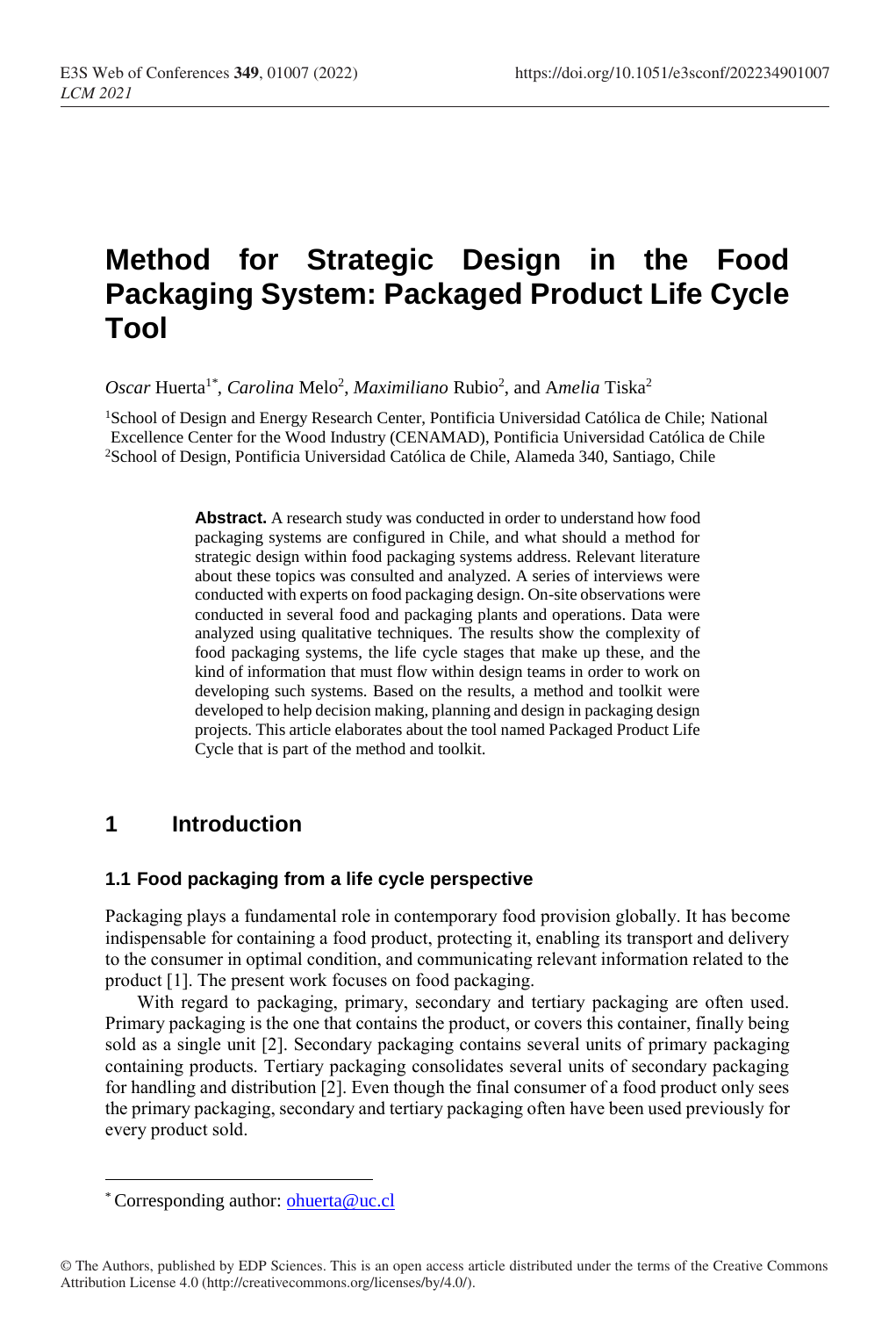A product system has been defined as a "collection of unit processes with elementary and product flows, performing one or more defined functions, and which models the life cycle of a product" [3]. Applying this definition to a product being food packaging, provides a systemic view that can be useful to understand its life cycle stages and the processes within them. It also provides some clues that are relevant for the products' life cycle management [4].

The life cycle of food packaging begins with the extraction of raw materials, followed by subsequent transformation steps until being usable as materials for making packaging [5]. Packaging is then packed and transported to a food producer, where it will be used to contain food products. Different operations to pack products may take place until product distribution and sales. Finally, a food product reaches the consumer who eats the food. Some packaging are immediately discarded after the product is consumed, others may be used longer until the food lasts. Returnable packaging can be used to contain new products. This is enabled by a reverse supply chain that should exist in returnables' systems. Packaging that is not returnable will no longer be needed by the consumer. Consumers will need to clean, prepare and maybe transport such packaging to a collecting site for future reuse or recycling, where this is enabled. Some packaging may serve as fuel in an incineration facility, in which case it will not need to be clean but will need to be dry. In some places packaging will be disposed of as waste in landfills or dump sites. The management of post consumer packaging will vary from place to place globally.

#### **1.2 Extended producer responsibility in Chile**

Chile has a new extended producer responsibility (EPR) legislation that was enacted in 2016. Since then producers of priority products (products subject to the law) have been preparing for its compliance, which will start in 2023. Post consumer packaging will no longer end up in landfills or dump sites.

In 1996, one hundred percent of household solid waste was disposed of in dump sites [6]. Since the introduction of landfills this situation has changed, but still in 2011 ninety six percent of municipal solid waste was given final disposal, and one fourth of this amount ended up in dump sites [6]. Today, dump sites are illegal in the country, but an uncertain amount of them still exist.

When the EPR starts operating in the country, packaging will be collected at homes' doors in urban areas, as is the case with household solid waste today. Hence, consumers will not need to transport post consumer packaging themselves for valorization. It is expected that with the EPR an increasing amount of packaging will be valorized by means of reuse, recycling or used as alternative fuel in facilities with proper permits to do this.

#### **1.3 The need for strategic design of food packaging**

Packaging carries with it costs, environmental impact, and needs to comply with legislation [7, 8]. Packaging represents a non-negligible cost for food producers, who are the ones that pay for all the packaging used for their products (primary, secondary, and tertiary packaging). Packaging causes well known environmental externalities, which is why it is subject to most EPR legislation worldwide [9].

During the design stage of a product, decisions are made that determine its life cycle environmental, social and economic performances [10]. It has been pointed out that design decisions determine more than eighty percent of a product's environmental impact [11, 12]. Life cycle design was introduced by the United States Environmental Protection Agency (EPA) in a guidance manual by Keoleian and Menerey [13]. EPA started the Life Cycle Design Project in order to reduce environmental impact and health risks by the means of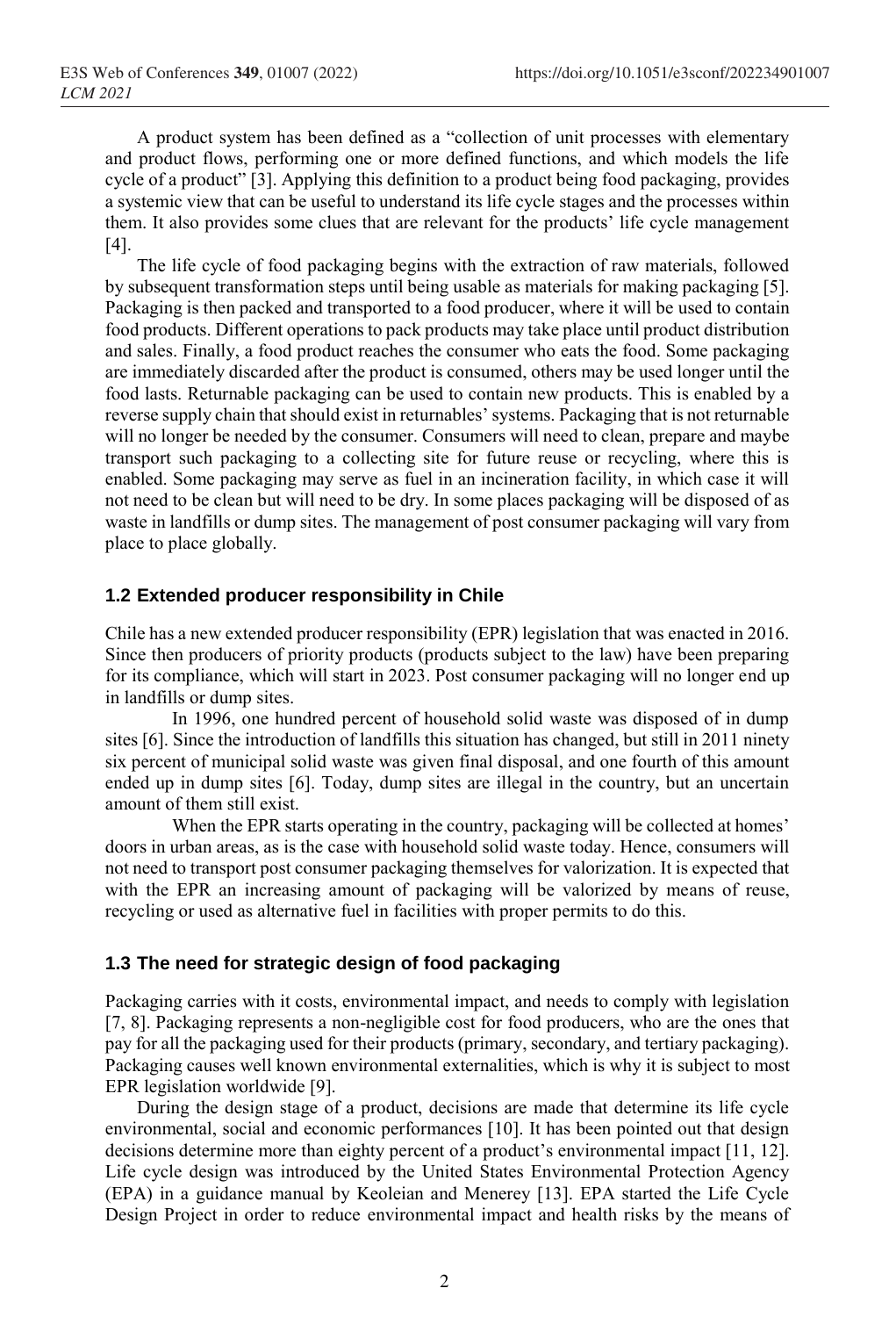product and process design and development [13]. By focusing on all the life cycle stages of a product, this design approach allows avoiding burden shifting and cross media pollutant transfer [13]. Even though the concept was introduced almost three decades ago, it proves to be valid until today.

Strategic design has been defined as planning activities whose project objective is a system, consisting of products, services and communication, and defined as a product-system [14]. Strategic design and life cycle design have much in common and can complement each other. Both have a systemic approach, and the environmental objectives of life cycle design may well be pursued through strategic design.

Understanding the complexity of food packaging systems, and observing existing food packaging design solutions motivated the creation of a method and toolkit to aid the strategic design of food packaging solutions. The use of this method may provide valid insights to be used for designing packaging as a system, thereby optimizing its environmental, social and economic performance. This optimization can benefit several actors and stakeholders across the food value chain.

# **2 Methodology**

The method and tool presented in this paper stems from the project Development of an Integrated Design Management Model for Packaging Solutions in the Food Industry, Articulated to the Value Chain. This project is one of eighteen projects within the Co-Inventa Innovation Platform for Food Packaging, which is funded by the Corporation for the Promotion of Production (CORFO), within its Strategic Technological Programs, Call for the Development of Food Packaging, Government of Chile.

Within this project a research study was conducted in order to understand and characterize food packaging systems in Chile. The findings of this research were used as input for the creation of a method for strategic design in the food packaging system. The method includes sixteen tools, intended to help in food packaging design processes. This article elaborates on one of these tools, the Packaged Product Life Cycle Tool, which seems to fit the content and focus of the Life Cycle Management Conference 2021. The project comprises two main areas: a research study about food packaging systems in Chile, and the creation of a method for strategic design in food packaging systems which includes the aforementioned set of tools.

#### **2.1 Food packaging research**

At the beginning and throughout the project, literature was reviewed about packaging, food products, product life cycle, environmentally responsible design, and design methodologies. Then, a series of interviews were conducted with experts within the industry of packaged food, across value chains and from all food product life cycle stages. In parallel with the interviews, observations were made in factories and other facilities of different sizes within the food and packaging industries.

The data collected were analyzed using qualitative techniques. The results enabled understanding the food packaging system; identifying its life cycle stages, processes and actors; and served as input for the creation of a method for strategic design within food packaging systems.

#### **2.2 Creation of method and toolkit**

The method created within this project has a life cycle approach, and is intended to be used during food packaging decision making processes, including packaging planning and design.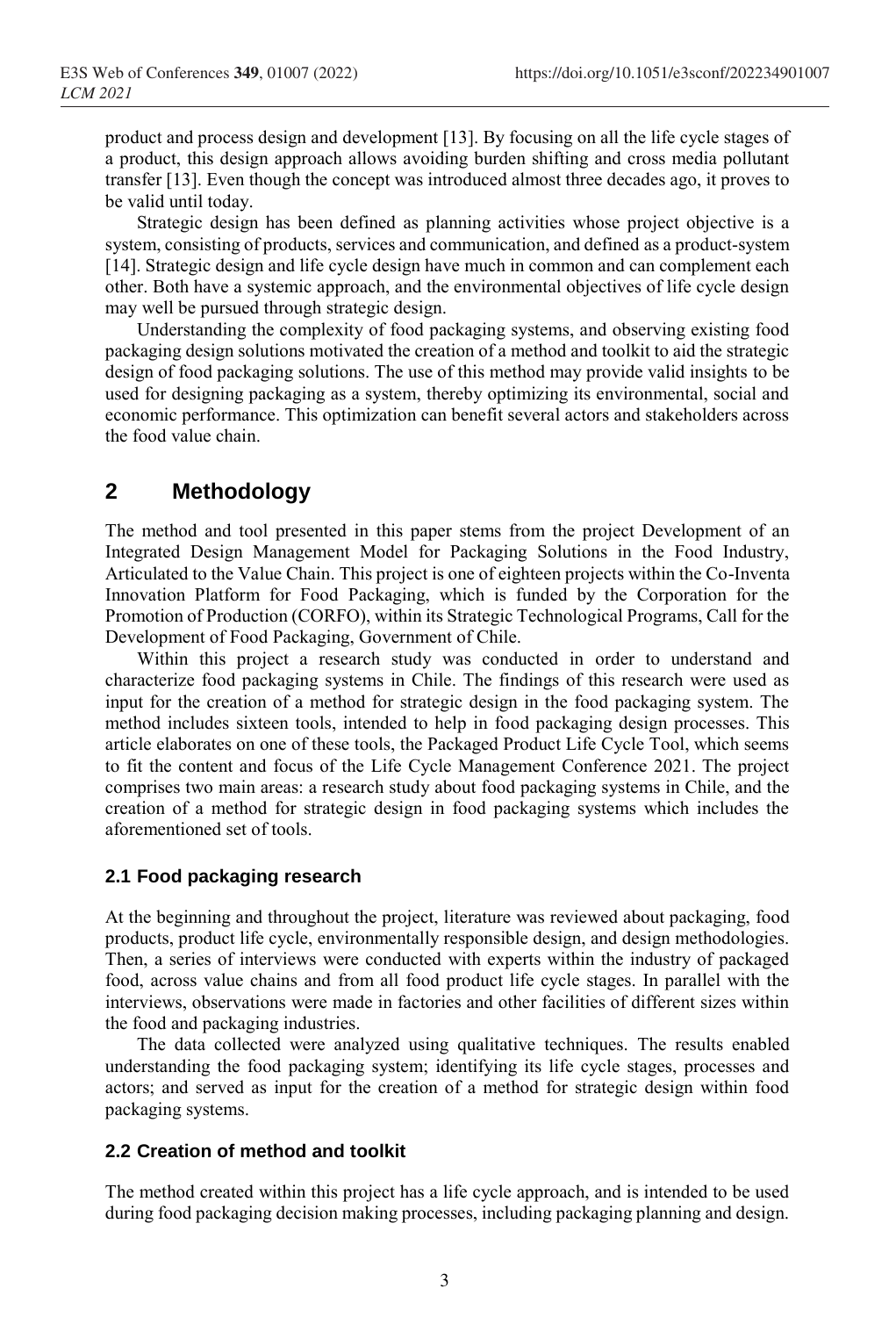A set of sixteen tools were developed to be used with the method. These tools serve a variety of functions that can be classified into three main objectives: diagnose, define and validate. The tools are aimed at gathering information that is relevant to understand a given food packaging system; strategically plan for design solutions based on information that is efficient for the business, environmentally responsible and a good experience for the users; and to validate the strategic planning proposed in order to enable design briefing.

The method can be used mostly by design consultants, design teams within packaging or food companies, other kinds of companies, and academia. Potentially, the most benefited parties with the use of the method would be food or packaging companies.

# **3 Results**

The project yielded results of two kinds. First, we have the results of the research. These results are not reported extensively in this article; rather they served as input for the creation of the method and its tools, which represent the second kind of results of the project. A life cycle scheme was conceived based on research results, identifying the life cycle stages of a packaged food product system, the processes undertaken and relevant input-output information for designing a food packaging system holistically.

A number of characteristics of the food packaging system emerged as important to be considered during packaging design processes. The application of this knowledge might be good for the food producer, in order to identify hot spots and make efficiencies, reduce waste and money spending, minimize the environmental impact of their products, and facilitate compliance with EPR legislation.

Based on the scheme, a method for strategic design in the food packaging system was developed including a toolkit. The toolkit is aimed at describing, analyzing, planning and briefing within a food packaging system. One of the tools in the toolkit is the Packaged Product Life Cycle tool, to be explained as follows.

### **3.1 Development of the Packaged Product Life Cycle Tool**

Working towards sustainable packaging is needed because of the significant amounts of packaging waste generated every year, the scarce amount of land available to deal with this waste, the potential use of valuable materials that are present in this waste, and because EPR legislation mandates to deal with this waste. A hierarchy of waste management was adopted, which addresses reducing waste generation, reusing, recycling, and energy recovery from waste, in the same order. The present work intends to make a contribution to understand food packaging product systems in order to design for the reduction and optimization of packaging waste management. The Packaged Product Life Cycle Tool is presented next (Figure 1).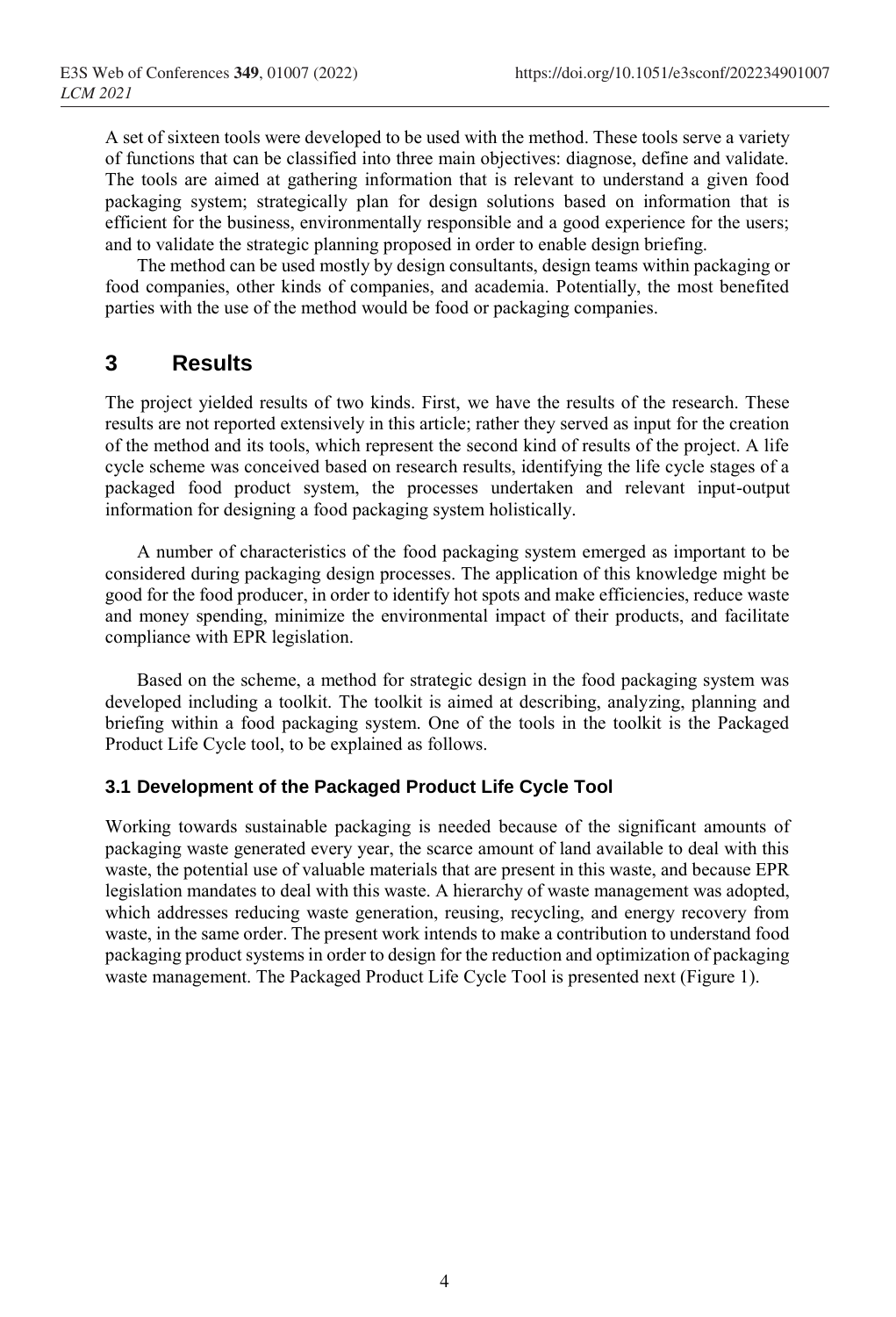

**Fig. 1.** Packaged Product Life Cycle Tool. The image size has been reduced in order to fit the article's format. A larger image of the tool can be viewed at: <https://drive.google.com/file/d/1tWmXl5mb4p1CkxKpOqg-S63HjazZZjIr/view?usp=sharing>

This tool is intended to be used as a means to collect and visualize food packaging life cycle information by an interdisciplinary team working on food packaging design projects. To fulfill this function, its original size is A3 (420 mm x 297 mm), and should be printed on paper in black and white. The tool can be understood as a Life Cycle Inventory tool that helps teams to gather and visualize food packaging information from cradle-to-grave. Its use can help teams to establish dependency relationships among the different life cycle stages, the processes involved, and to visualize the corresponding input, output, by-products and waste.

Data must be input to the Packaged Product Life Cycle Tool. Specifically it is requested: • To identify the components of the food packaging system, and to describe each life cycle stage with the resulting processes and products;

• To identify supplies, products, waste and returnables of each stage, and to identify postconsumer management of waste and returnables.

The information requested must be added in the boxes of the tool that were defined for each topic. For this, sticky notes (e.g. post-it) can be used, or just writing with pencil directly on the paper so that corrections can be made. The tool can be used whether the product has packaging or not yet, in which case it can be used to configure a new packaging proposal.

# **4 Future work**

The next step that the research team is undertaking with regard to this work is the publication of a book that contains the entire method including the complete toolkit. So far the manuscript has been submitted to the publisher. It is expected that the book will be published during 2022.

Future research about the Packaged Product Life Cycle Tool includes testing its use by teams working on food product packaging design projects, real or hypothetical. Once published, the method and toolkit must be tested in order to identify its strengths and weaknesses, so it can be refined for the future.

**Acknowledgments**. The authors would like to acknowledge the participation and collaboration in the project of the following people, companies and organizations.